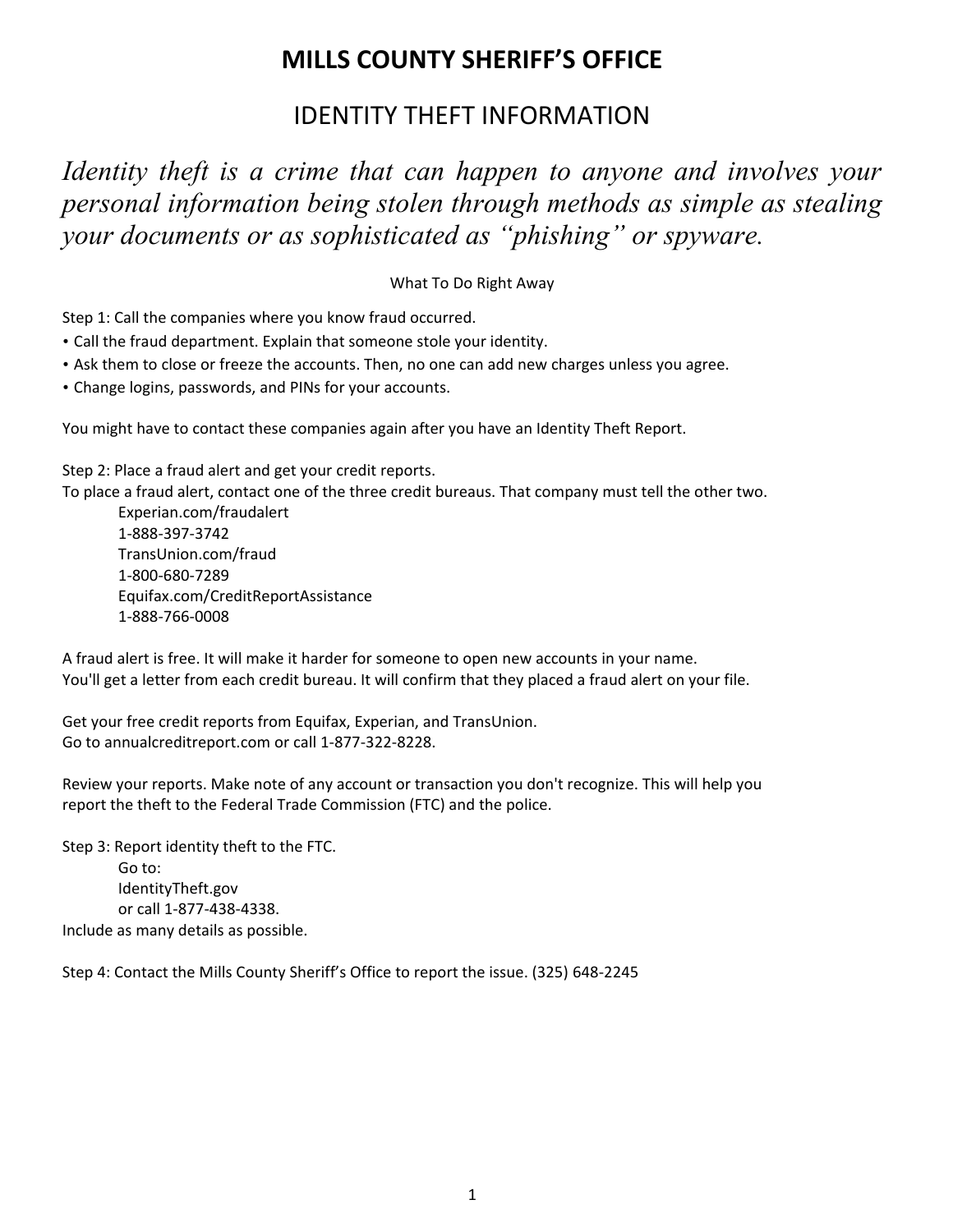# **MILLS COUNTY SHERIFF'S OFFICE**

# **Identity Theft Victim's Complaint and Affidavit**

A voluntary form for filing a report with law enforcement, and disputes with credit reporting agencies and creditors about *identitytheft-relatedproblems.Visitftc.gov/idthefttouseasecureonlineversionthatyoucanprintforyourrecords.*

#### **Before completing this form:**

- 1. Place a fraud alert on your credit reports, and review the reports for signs of fraud.
- 2. Close the accounts that you know, or believe, have been tampered with or opened fraudulently.

## **About You** *(the victim)*

#### **Now**

| (1)  |                                 |                     |          |                        |                        |                             |
|------|---------------------------------|---------------------|----------|------------------------|------------------------|-----------------------------|
| (2)  |                                 | First<br>mm/dd/yyyy | Middle   | Last                   | Suffix                 |                             |
| (3)  |                                 |                     |          |                        |                        |                             |
| (4)  | My driver's license: __________ | State               | Number   |                        |                        |                             |
| (5)  | My current street address:      |                     |          |                        |                        |                             |
|      | Number & Street Name            |                     |          | Apartment, Suite, etc. |                        |                             |
|      | City                            | State               | Zip Code |                        | Country                |                             |
| (6)  |                                 |                     | mm/yyyy  |                        |                        |                             |
| (7)  | My daytime phone: $(\_\_\_)$    |                     |          |                        |                        |                             |
|      | My evening phone: $(\_\_\_)$    |                     |          |                        |                        |                             |
|      |                                 |                     |          |                        |                        |                             |
|      | At the Time of the Fraud        |                     |          |                        |                        |                             |
| (8)  |                                 |                     |          |                        |                        | Skip (8) - (10)<br>if your  |
|      |                                 | First               | Middle   | Last                   | Suffix                 | information<br>has not      |
| (9)  | Number & Street Name            |                     |          |                        | Apartment, Suite, etc. | changed since<br>the fraud. |
|      | City                            | State               | Zip Code |                        | Country                |                             |
| (10) |                                 |                     |          |                        |                        |                             |
|      | My email:                       |                     |          |                        |                        |                             |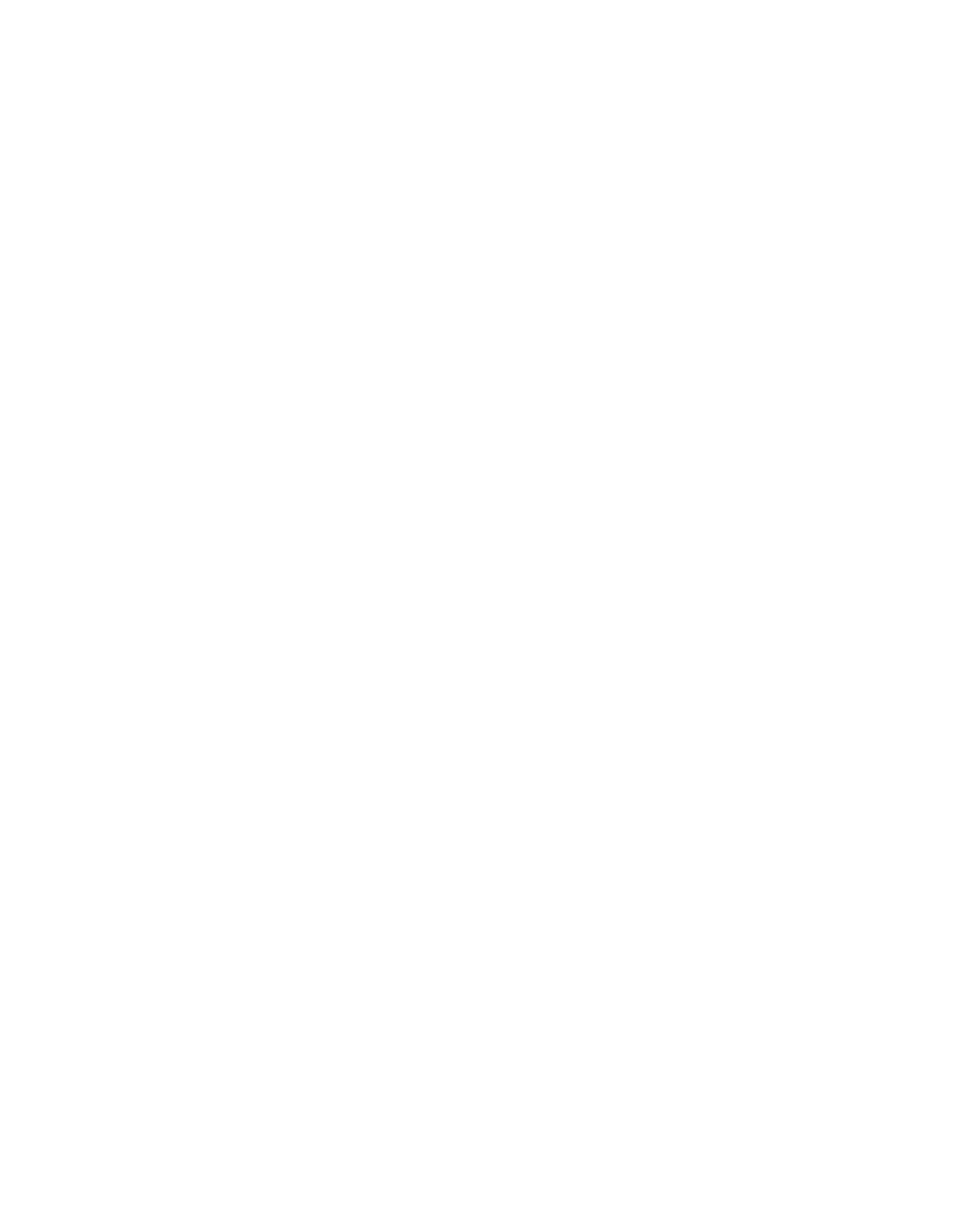## **About You** *(the victim)(Continued)*

### **Declarations**

| (11) | $\Box$ did | OR.  | $\Box$ did not | authorize anyone to use my name or personal information to<br>obtain money, credit, loans, goods, or services - or for any<br>other purpose $-$ as described in this report. |
|------|------------|------|----------------|------------------------------------------------------------------------------------------------------------------------------------------------------------------------------|
| (12) | $\Box$ did | - OR | $\Box$ did not | receive any money, goods, services, or other benefit as a<br>result of the events described in this report.                                                                  |
| (13) | $\Box$ am  | OR.  | $\Box$ am not  | willing to work with law enforcement if charges are brought<br>against the person(s) who committed the fraud.                                                                |

## **About the Fraud**

| (14) | I believe the following person used my information or identification<br>documents to open new accounts, use my existing accounts, or commit other<br>fraud. | $(14)$ :<br>Enter what<br>vou know<br>about anyone<br>you believe |
|------|-------------------------------------------------------------------------------------------------------------------------------------------------------------|-------------------------------------------------------------------|
|------|-------------------------------------------------------------------------------------------------------------------------------------------------------------|-------------------------------------------------------------------|

|                      |        |                        |         | was involved                           |
|----------------------|--------|------------------------|---------|----------------------------------------|
| First                | Middle | Last                   | Suffix  | (even if you<br>don't have<br>complete |
|                      |        |                        |         | information).                          |
| Number & Street Name |        | Apartment, Suite, etc. |         |                                        |
|                      |        |                        |         |                                        |
| City                 | State  | Zip Code               | Country |                                        |
|                      |        |                        |         |                                        |
|                      |        |                        |         |                                        |
|                      |        |                        |         |                                        |
|                      |        |                        |         |                                        |
|                      |        |                        |         |                                        |
|                      |        |                        |         |                                        |
|                      |        |                        |         |                                        |
|                      |        |                        |         |                                        |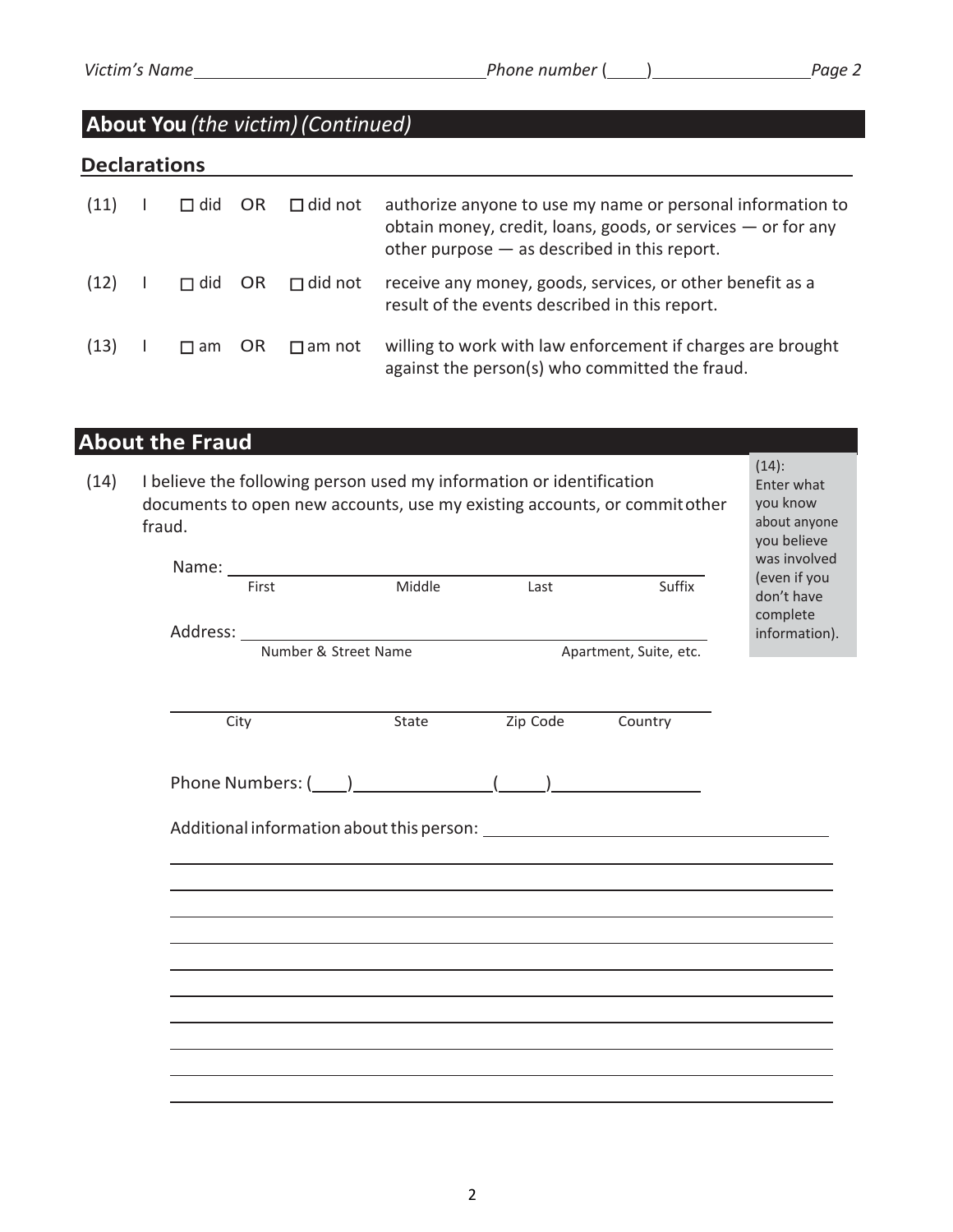(15) Additional information about the crime (for example, how the identity thief gained access to your information or which documents or information were used):

(14) and (15): Attach additional sheets as needed.

### **Documentation**

- (16) I can verify my identity with these documents:
	- $\Box$  A valid government-issued photo identification card (for example, my driver's license, state-issued ID card, or my passport). *If youare under 16and don'thave aphoto-ID,acopyof your birth certificateor*   $a$  *copy* of your official school record showing your enrollment and legal address is *acceptable.*
	- $\Box$  Proof of residency during the time the disputed charges occurred, the loan was made, or the other event took place (for example, a copy of a rental/lease agreement in my name, a utility bill, or an insurance bill).

(16): Reminder: Attach copies of your identity documents when sending this form to creditors and credit reporting agencies.

### **About the Information orAccounts**

(17) The following personal information (like my name, address, Social Security number, or date of birth) in my credit report is inaccurate as a result of this identity theft:

| (A) |  |
|-----|--|
| (B) |  |
| (C) |  |
|     |  |

(18) Credit inquiries from these companies appear on my credit report as a result of this identity theft:

| Company Name: |  |
|---------------|--|
| Company Name: |  |
| Company Name: |  |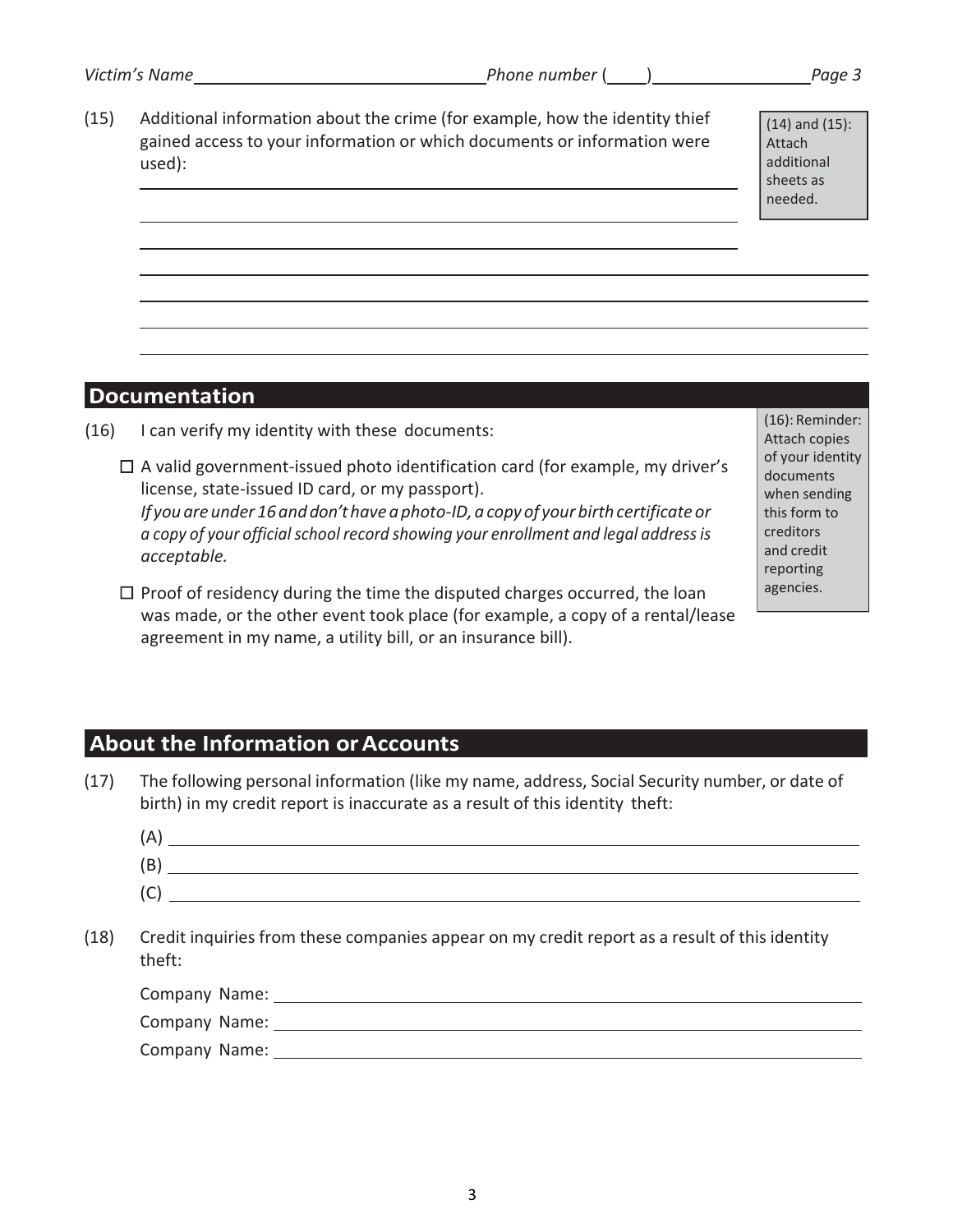the card or withdrawn from

(19) Below are details about the different frauds committed using my personal information.

|                                                                                                                                       |                                                                                |                                                                                                               |           | $(19)$ :<br>If there were                                                                               |
|---------------------------------------------------------------------------------------------------------------------------------------|--------------------------------------------------------------------------------|---------------------------------------------------------------------------------------------------------------|-----------|---------------------------------------------------------------------------------------------------------|
| Name of Institution                                                                                                                   | <b>Contact Person</b>                                                          | Phone                                                                                                         | Extension | more than three<br>frauds, copy this                                                                    |
| <b>Account Number</b>                                                                                                                 | <b>Routing Number</b>                                                          | Affected Check Number(s)                                                                                      |           | page blank, and<br>attach as many                                                                       |
| Account Type: □ Credit □ Bank □ Phone/Utilities □ Loan<br>□ Government Benefits                                                       |                                                                                | $\Box$ Internet or Email $\Box$ Other                                                                         |           | additional copies<br>as necessary.                                                                      |
| <b>Select ONE:</b><br>$\Box$ This account was opened fraudulently.<br>$\Box$ This was an existing account that someone tampered with. |                                                                                |                                                                                                               |           | Enter any<br>applicable<br>information that<br>you have, even if<br>it is incomplete<br>or an estimate. |
| Date Opened or Misused (mm/yyyy)                                                                                                      | Date Discovered (mm/yyyy)                                                      | Total Amount Obtained (\$)                                                                                    |           | If the thief<br>committed two                                                                           |
|                                                                                                                                       |                                                                                |                                                                                                               |           | types of fraud at<br>one company,                                                                       |
| Name of Institution                                                                                                                   | Contact Person                                                                 | Phone                                                                                                         | Extension | list the company<br>twice, giving                                                                       |
| <b>Account Number</b>                                                                                                                 | <b>Routing Number</b>                                                          | Affected Check Number(s)                                                                                      |           | the information<br>about the two                                                                        |
| Account Type: □ Credit □ Bank                                                                                                         | $\square$ Phone/Utilities<br>□ Government Benefits □ Internet or Email □ Other | $\square$ Loan                                                                                                |           | frauds separately.                                                                                      |
| Select ONE:<br>$\square$ This account was opened fraudulently.<br>$\square$ This was an existing account that someone tampered with.  |                                                                                | <b>Contact Person:</b><br>Someone you<br>dealt with, whom<br>an investigator<br>can call about this<br>fraud. |           |                                                                                                         |
| Date Opened or Misused (mm/yyyy)                                                                                                      | Date Discovered (mm/yyyy)                                                      | Total Amount Obtained (\$)                                                                                    |           | <b>Account Number:</b><br>The number of                                                                 |
|                                                                                                                                       |                                                                                |                                                                                                               |           | the credit or<br>debit card, bank                                                                       |
| Name of Institution                                                                                                                   | <b>Contact Person</b>                                                          | Phone                                                                                                         | Extension | account, loan, or<br>other account                                                                      |
| <b>Account Number</b>                                                                                                                 | <b>Routing Number</b>                                                          | Affected Check Number(s)                                                                                      |           | that was<br>misused.                                                                                    |
| $\square$ Bank<br>Account Type: □ Credit<br>□ Government Benefits □ Internet or Email □ Other                                         |                                                                                | Dates: Indicate<br>when the thief<br>began to misuse                                                          |           |                                                                                                         |
| <b>Select ONE:</b>                                                                                                                    |                                                                                |                                                                                                               |           | your information                                                                                        |
| $\Box$ This account was opened fraudulently.<br>$\Box$ This was an existing account that someone tampered with.                       |                                                                                |                                                                                                               |           | and when you<br>discovered the<br>problem.                                                              |
| Date Opened or Misused (mm/yyyy)                                                                                                      | Date Discovered (mm/yyyy)                                                      | Total Amount Obtained (\$)                                                                                    |           | Amount<br>Obtained: For                                                                                 |
|                                                                                                                                       |                                                                                |                                                                                                               |           | instance, the<br>totalamount<br>purchased with                                                          |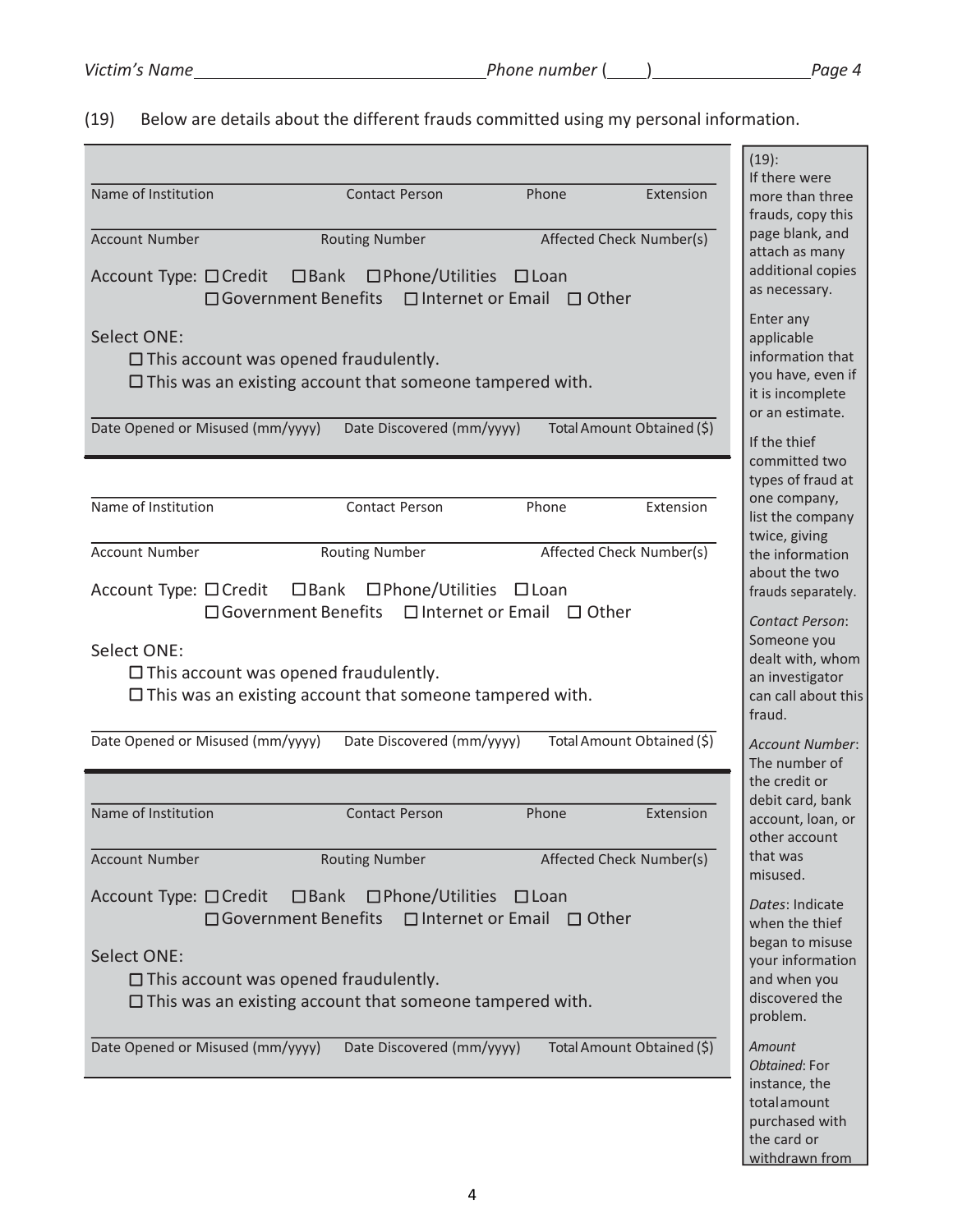#### *Victim's Name Phone number* ( ) *Page 5*

### **Your Law Enforcement Report**

(20) One way to get a credit reporting agency to quickly block identity theftrelated information from appearing on your credit report is to submit a detailed law enforcement report ("Identity Theft Report"). You can obtain an Identity Theft Report by taking this form to your local law enforcement office, along with your supporting documentation. Ask an officer to witness your signature and complete the rest of the information in this section. It's important to get your report number, whether or not you are able to file in person or get a copy of the official law enforcement report. Attach a copyof any confirmation letter or official law enforcement report you receive when sending this form to credit reporting agencies.

#### Select ONE:

- $\Box$  I have not filed a law enforcement report.
- $\square$  I was unable to file any law enforcement report.
- $\Box$  I filed my report in person with the law enforcement officer and agency listed below.

Law Enforcement Department State State State State State State State

Report Number Filing Date (mm/dd/yyyy)

Officer's Name (please print) **Containery Contains Containery** Officer's Signature

 $($ Badge Number **Phone Number** Phone Number

|  | Did the victim receive a copy of the report from the law enforcement officer? | $\square$ Yes OR $\square$ No |  |
|--|-------------------------------------------------------------------------------|-------------------------------|--|
|  |                                                                               |                               |  |

Victim's FTC complaint number (if available):

(20): Check "I have not..." if you have not yet filed a report with law enforcement or you have chosen not to. Check "I was unable..." if you tried to file a report but law enforcement refused to take it. *Automated report:*  A law enforcement report filed through an automated system, for

example, by telephone, mail, or the Internet, instead of a face-to-face interview with a law enforcement

officer.